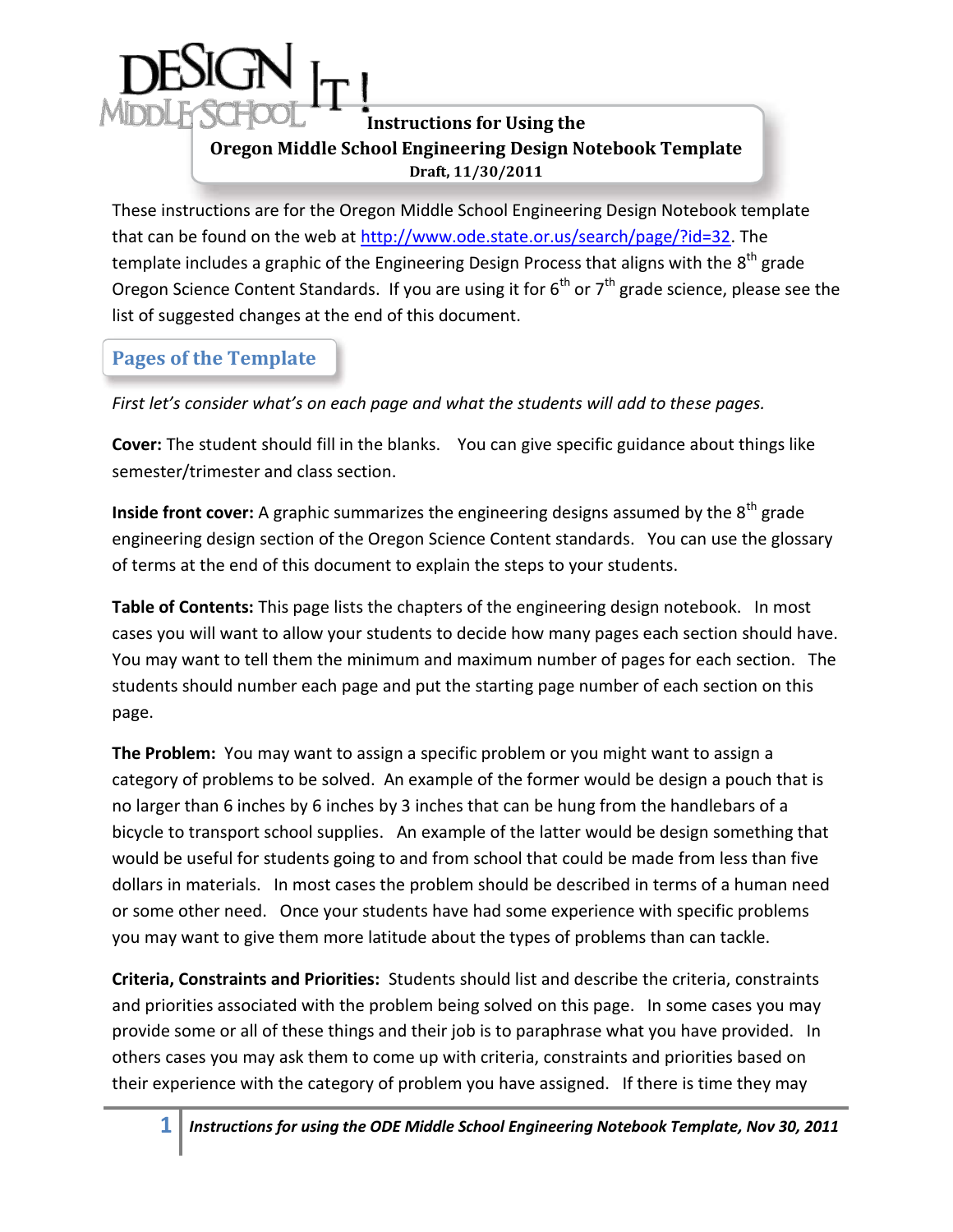also want to survey possible users of the solution to better understand their needs or do library or web research on the need.

 **Possible Solutions:** Students should understand that engineering problems typically have many possible solutions. Students can start by coming up with several ideas even if some of them don't seem to address all the criteria and constraints. The possible solutions can be compared to the criteria and constraints as well as each other. Some students will think of additional solutions after they analyzed and compared the initial solutions.

 **Proposed Solution:** Students should choose a particular solution and describe it here usually in more detail and with additional refinements than when it was only one of several solutions. If time and materials permit, the student should then build the proposed solution or something like it.

 **Testing the Solution:** Students should use the solution they have built to make and record measurements. The most important measurements are those that that relate to the criteria and constraints associated with the problem. If it is not possible to build the proposed solution or something similar to it, students should find another way of analyzing their solution.

 **Evaluation:** Using the tests in the previous section, students should describe what they have learned about their solution. In particular they should discuss how well the solution met the criteria and stayed within the constraints. They should discuss the trade-offs they made between the various criteria.

**Design Improvements:** Students should describe how their solution could be improved.

### **Ways of Using the Template**

 *The template can be used in several ways.* 

- **(1) "Loose-leaf" individually bound notebooks:** Provide each student with copies all the pages of the template. They can use the graph paper and lined paper at the end of the template to make additional sheets to insert in the various sections or you can provide supplies of these two sheets for students who need extra pages. Notebooks may be "bound" according to your or the students' preferences using staples, report covers, three-ring binders, or some other method.
- student with copies of all the pages of the template except the blank lined page at the end of the template. Students should glue pages onto pages in the composition book as they are completed. When students need additional pages in a section they can use the notebook pages without gluing on pages or they can glue copies of the graph paper onto **(2) "Glue-stick" customization for pre-bound composition notebooks**: Provide each
	- **2** *Instructions for using the ODE Middle School Engineering Notebook Template, Nov 30, 2011*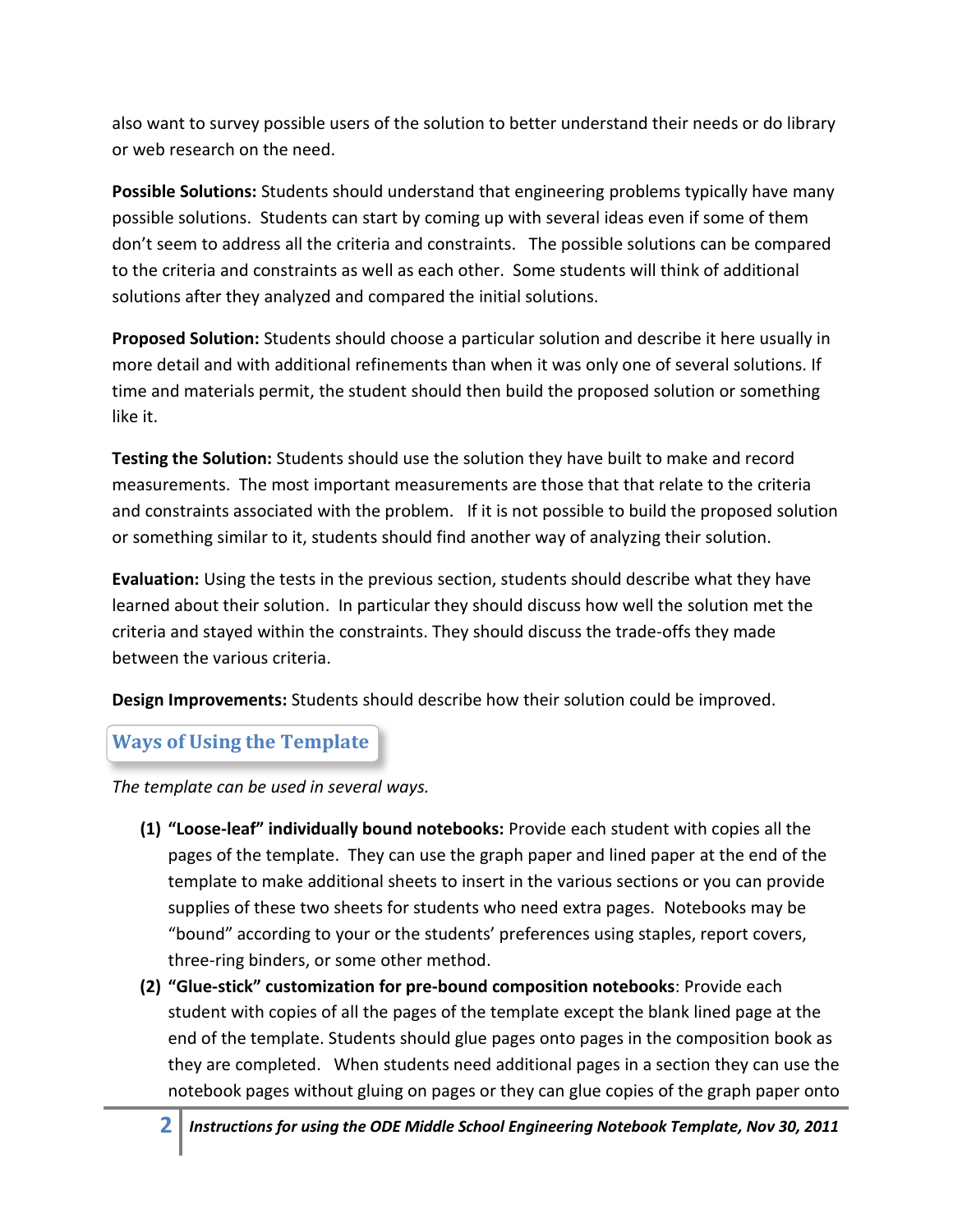composition pages. The Table of Contents Page should be updated as new sections in the notebook are started.

 Alternatively, the students can use the template as guidelines for what they handwrite on the pages of the composition books.

- **(3) "Pre-bound" individual notebooks:** Provide each student with either a full-size or half- size copy of this template, choosing the number of pages you think is appropriate for each step. Here is one possible solution that assumes half-size pages**:** 
	- o 1 each Cover
	- $\circ$  1 each Inside front cover Engineering Design Process graphic
	- $\circ$  1 each Table of Contents
	- o 1 each Introduction
	- o 2 each The Problem
	- o 2 each Criteria, Constraints and Priorities
	- o 2 each Relevant Principles and Scientific Knowledge
	- $\circ$  6 each Possible Solutions
	- o 2 each Proposed Solution
	- o 4 each Testing the Solution
	- o 2 each Evaluation
	- o 2 each Design Improvements
	- o 1 each Inside back cover
	- o 1 each Back cover

 page numbers of the first page of each section. If you use this format you can pre-number all the pages and fill in the Table of Contents with the

## **Suggestions for Design Notebooks for 6th Grade.**

students. Developing ideas for multiple solutions is also not required at the 6<sup>th</sup>-grade level so you can you should avoid referring to these items as well as trade-offs when you instruct students on what they should cover in their Testing and Evaluation sections. You can also leave out the Design Improvements The Oregon Science Content Standards do not require coverage of criteria, constraints and priorities for  $6<sup>th</sup>$  grade students. You may therefore want to leave that section out of your template for those leave out the Possible Solutions section. If you decide to leave out criteria, constraints and priorities, page.

### **Suggestions for Design Notebooks for 7th Grade.**

grade students. Developing ideas for multiple solutions is also not required at the 7<sup>th</sup>-grade level so you The Oregon Science Content Standards do not require coverage of criteria and priorities for  $7<sup>th</sup>$  grade students. You may therefore want to simplify the Criteria, Constraints and Priorities section for  $7<sup>th</sup>$ -